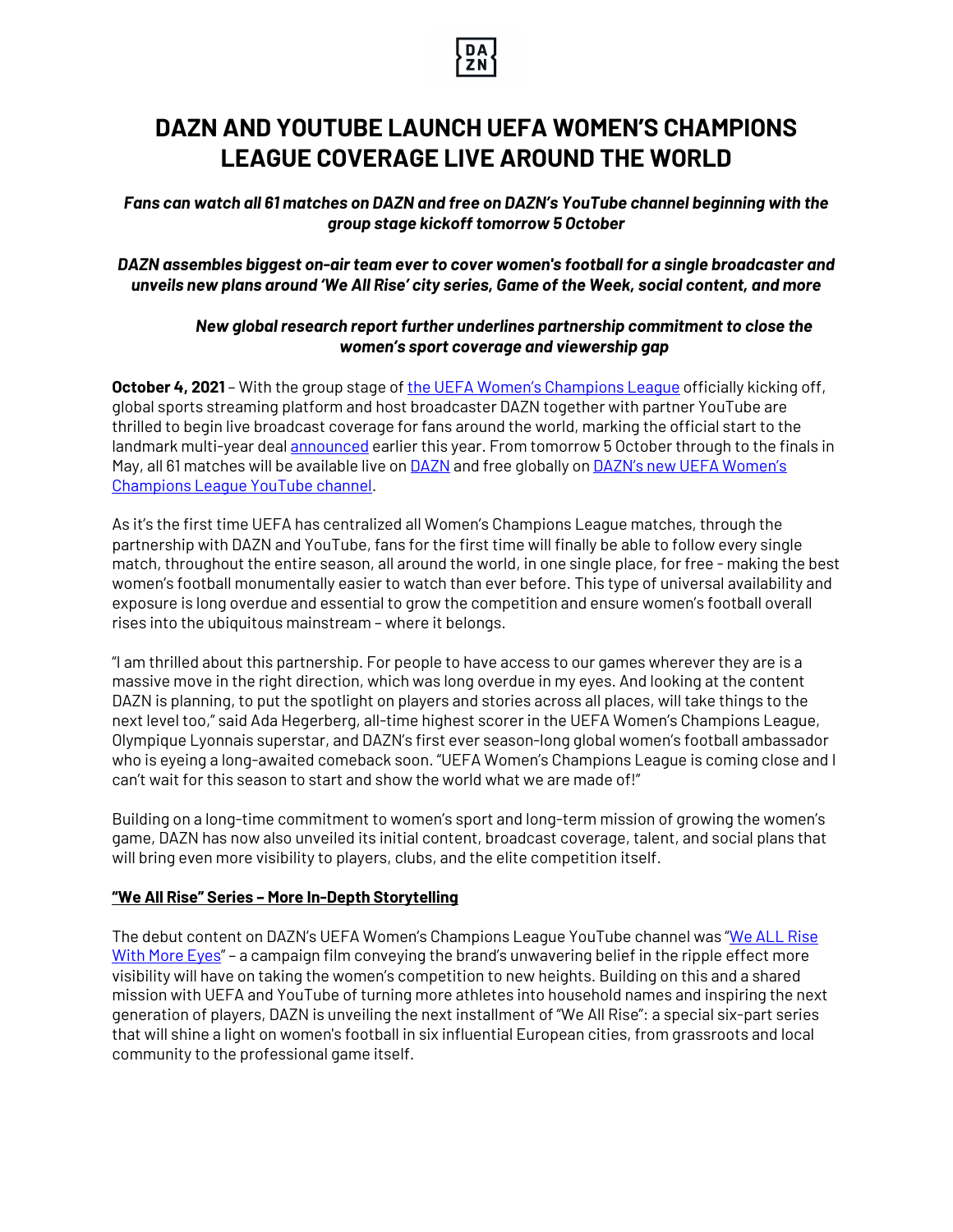

Each week of group stage play, DAZN will premiere a new short-form episode at halftime across all matches that features a diverse mix of locals from each city – including pro footballers, coaches, grassroots players, clubs, local officials, and more. Collectively, their unique voices and powerful experiences converge to tell the firsthand story of that city's rich history of the game and revealing how – finally - women's football is indeed on the rise.

The six-city tour will start in the UK, with the first episode "**We All Rise: London**" premiering tomorrow and featuring interviews with members of English club team Dulwich Hamlet, community girls football club Hackney Laces, Britain's first female Muslim football referee JJ Roble, former manager of the Arsenal women's team Vic Akers O.B.E., London Mayor Sadiq Khan, star players and legends including Katie Chapman, and more.

Next, the storytelling journey travels to France with "**We All Rise: Paris**"; this second episode will star freestyle footballer and Common Goal member Lisa Zimouche, PSG player Kadidiatou Diani, PSG Academy up-and-comer Laurina Fazer, PSG legend and Common Goal member Arianna Criscione, Muslim women's football community collective Les Hijabeuses, inclusive amateur women's football team Cacahuètes, and more. Following its broadcast premiere, each episode will also individually be available for fans to watch on both DAZN and YouTube.

## **Game of the Week – More All-Access Coverage**

Continuing the showcase of the best of women's football throughout the entire UEFA Women's Champions League, DAZN will also travel to a different city each week for its official Game of The Week - giving viewers on DAZN and on YouTube an up close and personal look at all aspects of the game. The Game of the Week will be hosted by a rotating group of iconic faces from football and the wider sports and entertainment world and, beyond the live action itself, take viewers onto and beyond the pitch as well as behind-the-scenes with their favorite players.

The first Game of the Week will be Barcelona vs Arsenal on 5 October and the second will be Juventus vs Chelsea on 13 October, with both featuring a top-notch presentation team soon to be unveiled.

## **On-Air Talent Squad – More Expertise and Reach**

Ahead of live broadcast kicking off tomorrow, DAZN is proud to have lined up the biggest on-air team ever assembled to cover women's football for a single broadcaster – including dozens of professional commentators all over the world, from former players to the biggest names in football broadcasting across England, France, Spain, Germany, Italy, Denmark, Iceland, Sweden, Portugal, and Ukraine.

With this historic women's football pundit squad in place, DAZN will guarantee every single match for the season to be available for global audiences in up to three languages: 1. home team language 2. away team language and 3. if not already covered, English. This marks a first in UEFA Women's Champions League history, as matches have never consistently been available in this many languages before for fans worldwide, and thus is another major step towards increasing the potential fanbase and growing the competition overall.

DAZN's new talent lineup includes such recognizable names as:

- Pien Meulensteen (England): Seasoned sports broadcasting and women's football pro currently working with Manchester United TV, Premier League Productions and BBC Radio.
- Romain Balland (France): Long-established women's football journalist and Eurosport women's football presenter since 2014.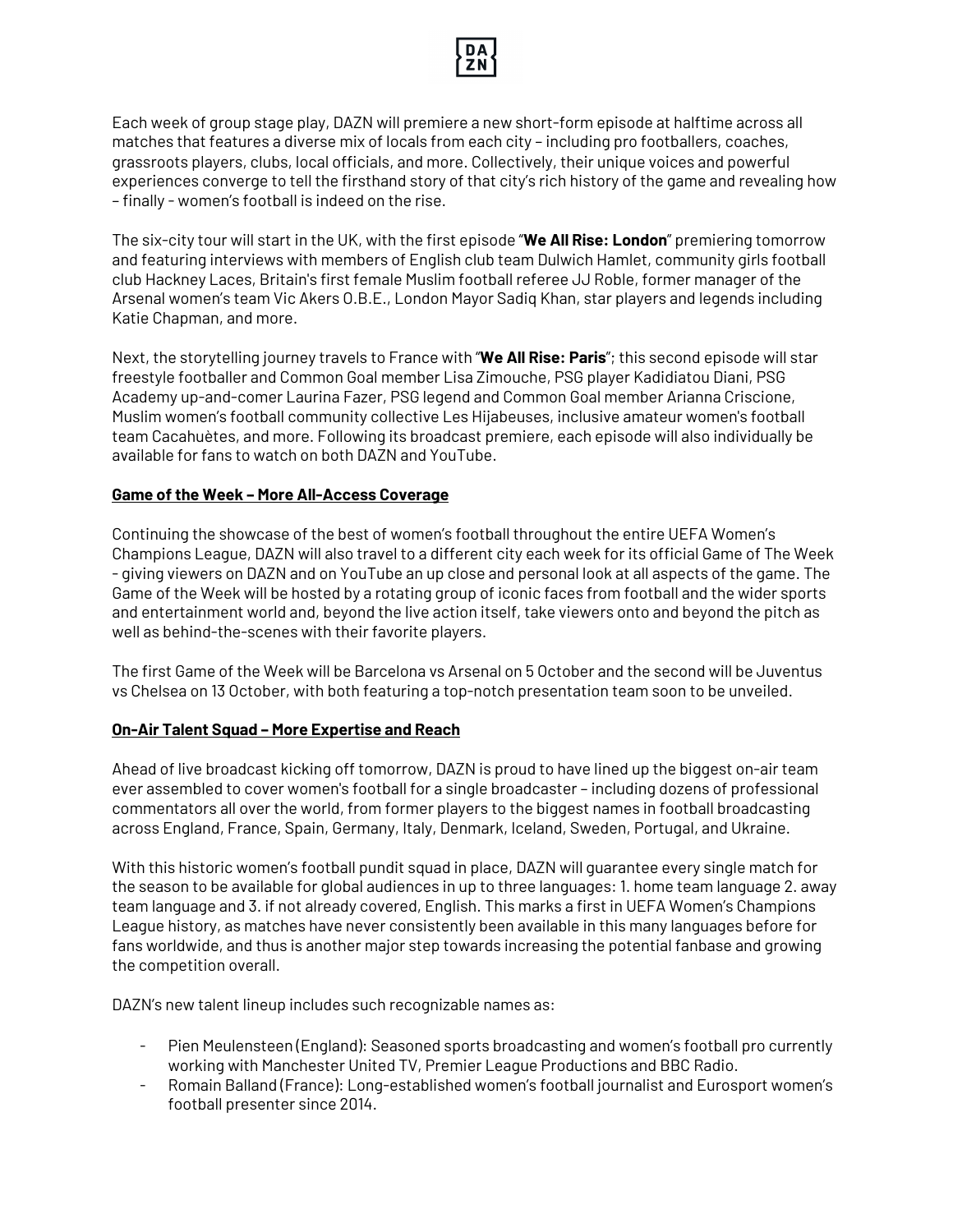

- Sandra Riquelme (Spain): Former pro footballer and current commentator for Vamos on Movistar and presenter for dedicated women's football channel El Patio on YouTube.
- Pierluigi Pardo (Italy): Legendary broadcast vet universally considered "the" voice of football in Italy.
- Verena Schweers (Germany): Former Bayern Munich and Wolfsburg star as well as German national team player.

## **Social – More Nonstop Football**

Beyond broadcast, DAZN is also committed to keeping fans on the pulse of everything football with a steady stream of social content showcasing the breadth and depth of the women's game:

- On YouTube, fans can expect hundreds of pieces of non-live content annually, including nonstop highlights featuring all the players, clubs, and goals from the season. Additionally, an ever-growing library of content will include the new "We All Rise" series, Game of the Week clips, player interviews and profiles, team highlights and best-of goal reels, a new "This Is" series that will help fans get to know each team in the competition, and much more to come.
- On both Instagram and Twitter, @DAZNfootball will bring a global football audience the best narratives, highlights, clips, moments, and reactions around the beautiful game, covering the best of football – period – with both women's and men's football equally showcased on one single channel on both platforms.

# **Closing The Women's Sport Gap – More Industry Action**

Underlining the vision and mission behind the UEFA Women's Champions League deal and partnership plans is a new global research report published today by DAZN and The Female Quotient. Titled "The Coverage Gap," it includes new data across eight countries including the UK, U.S., France, and Spain that uncover key findings around the lack of regular women's sport coverage (coverage defined here as broadcast, news, and social), how that translates for consumers into ongoing barriers to viewership, and why more visibility is critical to narrow and close the gap.

The full report can be viewed and downloaded **HERE**. Key findings include:

- 64% of consumers say they don't watch women's sports because they don't know enough about the athletes and teams, don't have as many opportunities to watch, or aren't aware of where they can catch the games that are available.
- There is a 30% gap between sports fans that watch men's sports  $(93%)$  vs. those that watch women's sports (only 63%).
- Minimal promotion for events, broadcast disparities, and lack of steady media and social coverage and storytelling creates a significant barrier to viewership.

To close the gap and further grow the sport, DAZN and partners UEFA and YouTube invite key industry stakeholders to join in committing to making it easier for fans to tune in and follow along consistently, by increasing the visibility and coverage of women's football and women's sport overall at the same breadth and depth as unfailingly seen in men's sport.

Because more leads to more, and we all rise with more eyes.

With UEFA Women's Champions League, it all begins tomorrow as the 16 top European contenders go head-to-head in pursuit of championship glory – live on DAZN and on YouTube. The full schedule is below (all times listed in CEST) and you can learn more about the entire competition **HERE**.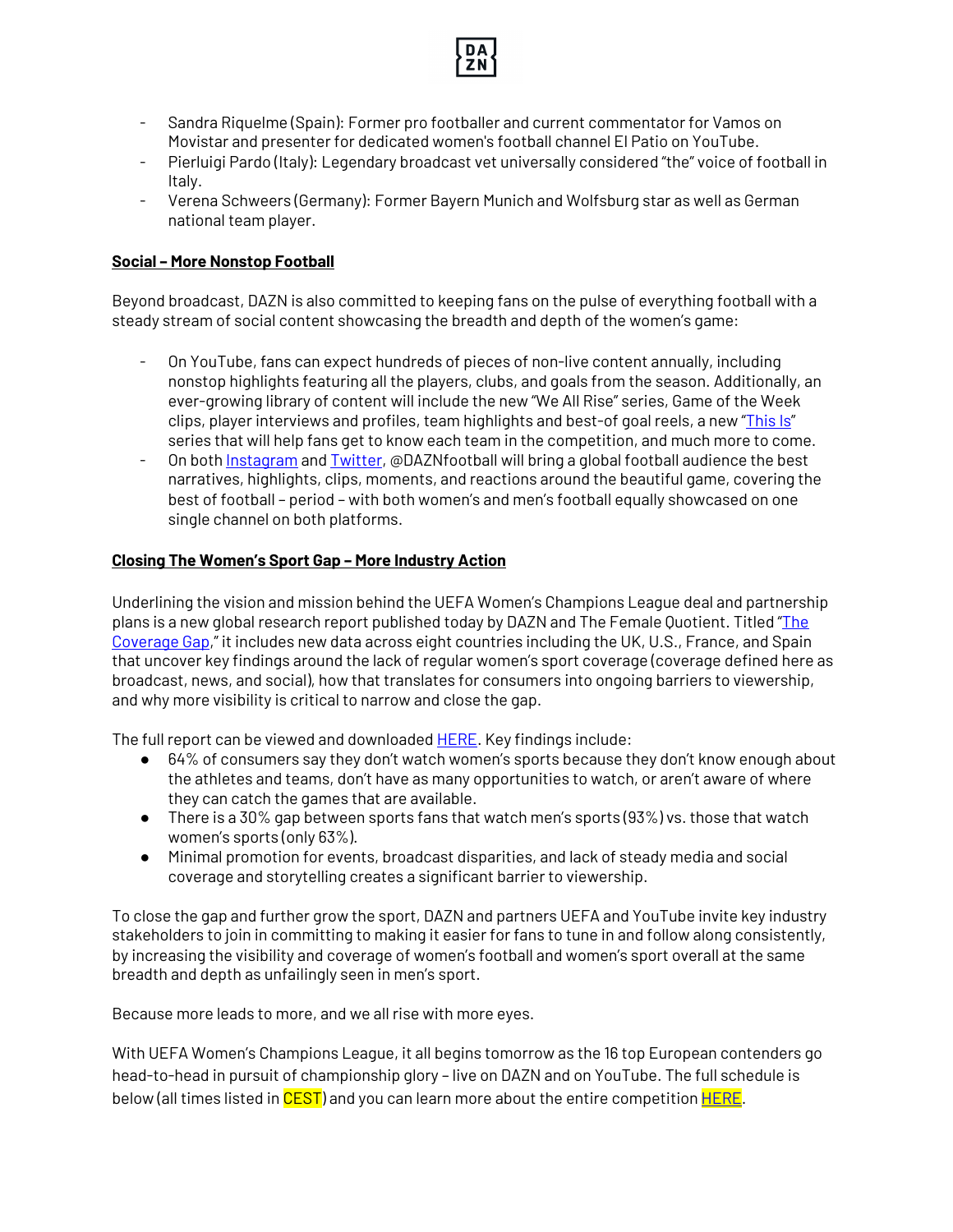

# **Matchday 1**

*Tuesday 5 October*

- Hoffenheim vs HB Køge (18:45), Häcken vs Lyon (18:45)
- Barcelona vs Arsenal (21:00), Benfica vs Bayern München (21:00)

*Wednesday 6 October*

- Servette vs Juventus (18:45), WFC Kharkiv vs Real Madrid (18:45)
- Chelsea vs Wolfsburg (21:00), Breidablik vs Paris Saint-Germain (21:00)

## **Matchday 2**

*Wednesday 13 October*

- Wolfsburg vs Servette (18:45), Paris Saint-Germain vs WFC Kharkiv (18:45)
- Juventus vs Chelsea (21:00), Real Madrid vs Breidablik (21:00)

*Thursday 14 October*

- HB Køge vs Barcelona (18:45), Bayern München vs Häcken (18:45)
- Arsenal vs Hoffenheim (21:00), Lyon vs Benfica (21:00)

## **Matchday 3**

*Tuesday 9 November*

- Servette vs Chelsea (18:45), WFC Kharkiv vs Breidablik (18:45)
- Paris Saint-Germain vs Real Madrid (21:00), Juventus vs Wolfsburg (21:00)

*Wednesday 10 November*

- Barcelona vs Hoffenheim (18:45), HB Køge vs Arsenal (18:45)
- Benfica vs Häcken (21:00), Lyon vs Bayern München (21:00)

#### **Matchday 4**

*Wednesday 17 November*

- Hoffenheim vs Barcelona (18:45), Häcken vs Benfica (18:45)
- Bayern München vs Lyon (21:00), Arsenal vs HB Køge (21:00)

*Thursday 18 November*

- Wolfsburg vs Juventus (18:45), Breidablik vs WFC Kharkiv (18:45)
- Real Madrid vs Paris Saint-Germain (21:00), Chelsea vs Servette (21:00)

#### **Matchday 5**

*Wednesday 8 December*

- Servette vs Wolfsburg (18:45), WFC Kharkiv vs Paris Saint-Germain (18:45)
- Chelsea vs Juventus (21:00), Breidablik vs Real Madrid (21:00)

*Thursday 9 December*

- HB Køge vs Hoffenheim (18:45), Häcken vs Bayern München (18:45)
- Arsenal vs Barcelona (21:00), Benfica vs Lyon (21:00)

#### **Matchday 6**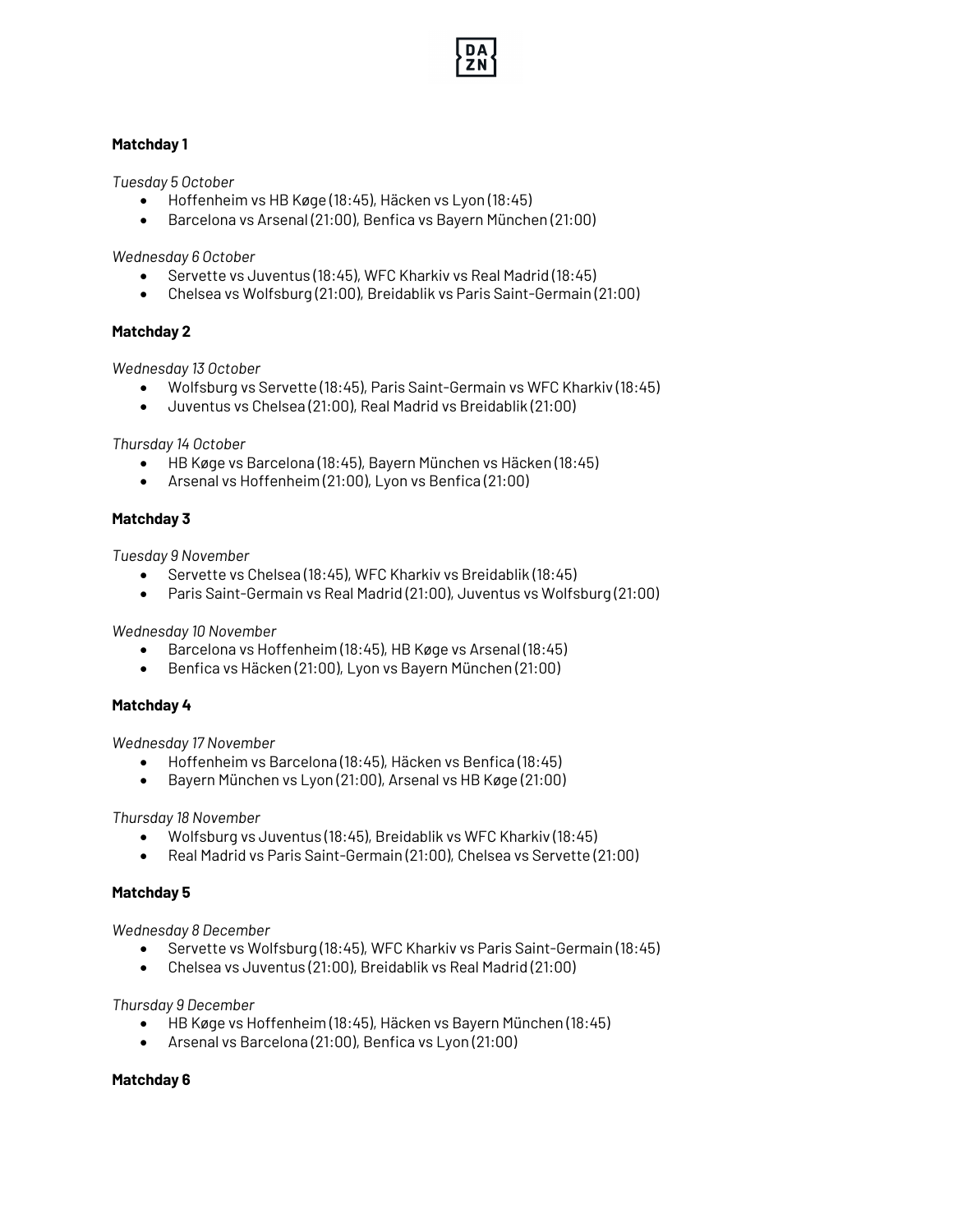*Wednesday 15 December*

- Bayern München vs Benfica (18:45), Lyon vs Häcken (18:45)
- Barcelona vs HB Køge (21:00), Hoffenheim vs Arsenal (21:00)

*Thursday 16 December*

- Real Madrid vs WFC Kharkiv (18:45), Paris Saint-Germain vs Breidablik (18:45)
- Juventus vs Servette (21:00), Wolfsburg vs Chelsea (21:00)

Following the group stage, quarterfinals will take place in March, semifinals in April, and the final championship match in May.

#### **####**

## **About DAZN Group**

DAZN Group is one of the fastest growing sports media companies in the world. Headquartered in the UK and with employees in over 25 countries, our businesses touch every aspect of the way fans engage with sports; from production, through to content distribution and commercialization. DAZN Group is home to DAZN, the leading global sports streaming platform, DAZN News, the popular sports portal and DAZN Player, the proprietary sports VOD platform for publishers. DAZN is leading the charge to give sports fans around the world access to sport anytime, anywhere. DAZN guarantees affordable access on connected devices including smart TVs, set-top boxes, streaming sticks, smartphones, tablets, PCs and game consoles. DAZN is now live in more than 200 countries and territories. Visit www.dazngroupl.com for more information.

#### **About YouTube**

Launched in May 2005, YouTube's mission is to give everyone a voice and show them the world. We believe that everyone deserves to have a voice, and that the world is a better place when we listen, share and build community through our stories. YouTube is a Google company.

#### **About UEFA**

UEFA – the Union of European Football Associations – is the governing body of European football. It is an association of associations, a representative democracy, and is the umbrella organisation for 55 national football associations across Europe. Its objectives are, among other things, to deal with all questions relating to European football, to promote football in a spirit of unity, solidarity, peace, understanding and fair play, without any discrimination on the part of politics, race, religion, gender or any other reason, to safeguard the values of European football, promote and protect ethical standards and good governance in European football, maintain relations with all stakeholders involved in European football, and support and safeguard its member associations for the overall well-being of the European game.

#### **About The Female Quotient (The FQ)**

Changing the equation. Closing the gaps. Fueled by the ideas, ambitions, innovations and empathy of a network of 50,000 working women around the world, The FQ is a collaborative global effort to eliminate the gender gap. While led by women, engaged and inspired leaders join this collective enterprise. The FQ's diverse mix of live events, online forums, custom research, media, and corporate advisory services identifies challenges, surfaces effective strategies, forges powerful networks, and ultimately sparks measurable progress. For more information, visit: www.thefemalequotient.com.